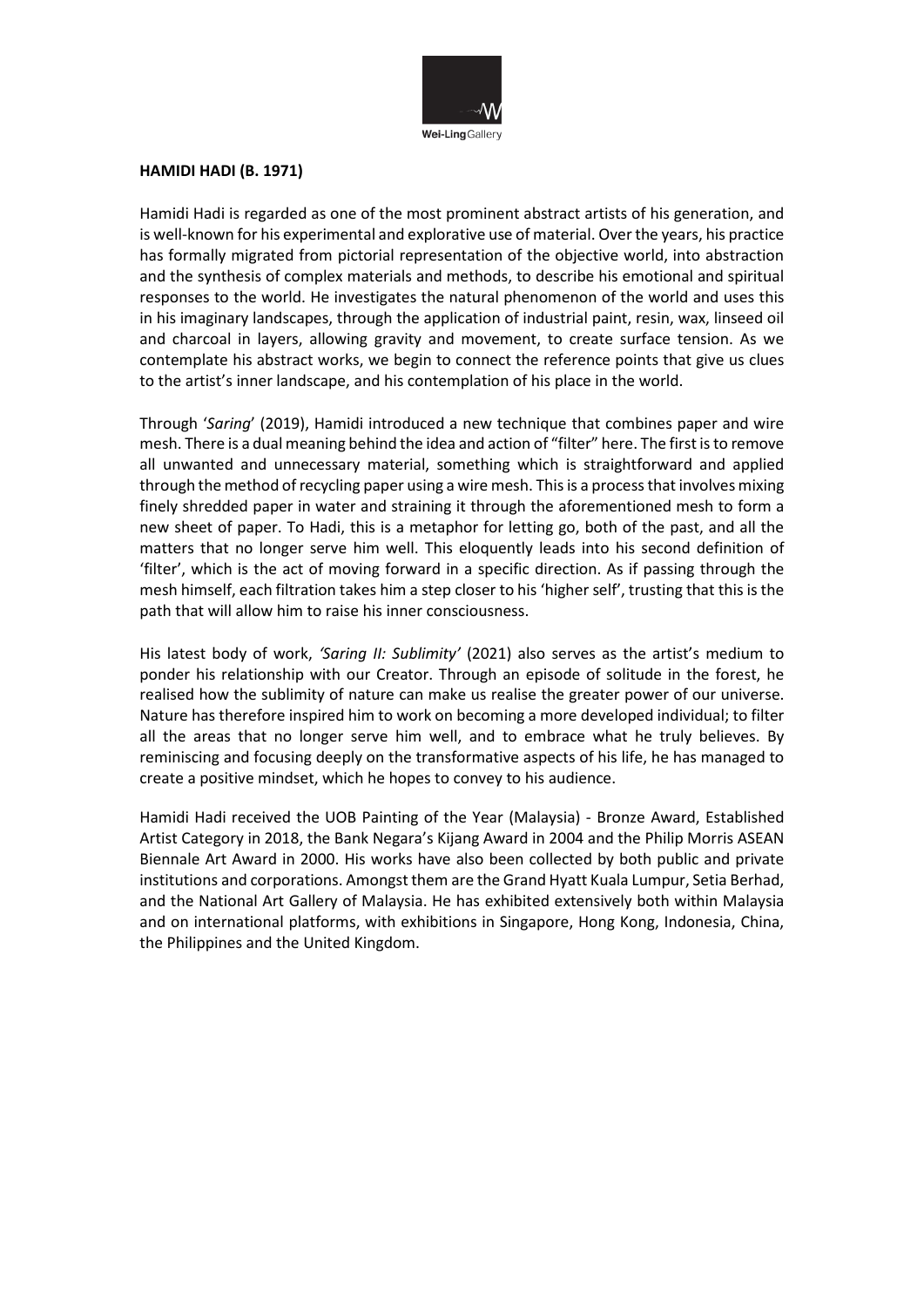

# **HAMIDI HADI (B. 1971)**

# **EDUCATION**

| 2019 | PhD Art History, University of Malaya, Malaysia                            |
|------|----------------------------------------------------------------------------|
| 2002 | MA Art & Design Network (Painting), University of Wolverhampton, Midlands, |
|      | UK                                                                         |
| 2001 | Wolverhampton College, Northampton West, Wolverhampton, UK                 |
| 2000 | Bachelor of Arts, School of Art & Design, MARA (UiTM), Shah Alam, Malaysia |
| 1995 | Diploma in Art & Design (Fine Art), UiTM, Shah Alam, Malaysia              |

## **SOLO EXHIBITIONS**

| 2021   | Saring II: Sublimity, Wei-Ling Contemporary, Kuala Lumpur, Malaysia |
|--------|---------------------------------------------------------------------|
| 2019   | Saring, Wei-Ling Contemporary, Kuala Lumpur, Malaysia               |
| 2016   | Dari Langit dan Bumi, Wei-Ling Contemporary, Kuala Lumpur, Malaysia |
| 2014   | BALAM, Wei-Ling Contemporary, Kuala Lumpur, Malaysia                |
| 2012   | Antara, Wei-Ling Gallery, Kuala Lumpur, Malaysia                    |
| $\sim$ | エリング・ファイル エリー・エヌ しょうしょう しょうしん アイトライト しょうしょう しゅんしょう いちのうしょう          |

- 2009 Timang-Timang, Wei-Ling Gallery, Kuala Lumpur, Malaysia
- 2007 Alun, Wei-Ling Gallery, Kuala Lumpur, Malaysia
- 2005 Indelible Markings, Townhouse Gallery, Kuala Lumpur, Malaysia

### **SELECTED GROUP EXHIBITIONS**

| 2022 | Abstraction Now!, Wei-Ling Gallery, Kuala Lumpur, Malaysia<br>WLG IGNITE, Wei-Ling Contemporary, Kuala Lumpur, Malaysia                                                                     |
|------|---------------------------------------------------------------------------------------------------------------------------------------------------------------------------------------------|
|      | Art Expo Malaysia 2022, GMBB, Kuala Lumpur, Malaysia                                                                                                                                        |
| 2021 | 100 Pieces: Art for All, Wei-Ling Contemporary, Kuala Lumpur, Malaysia                                                                                                                      |
| 2019 | 18@8 Turning Points, Wei-Ling Contemporary, Kuala Lumpur, Malaysia                                                                                                                          |
| 2018 | Patriots: By Malaysians for Malaysians, Wei-Ling Contemporary, Kuala<br>Lumpur, Malaysia                                                                                                    |
|      | Teh Tarik with The Flag, curated by Wei-Ling Gallery, in association with The<br>National Visual Arts Gallery, Kuala Lumpur, Malaysia                                                       |
| 2017 | Art Stage Jakarta 2017, Sheraton Grand Jakarta Gandaria City Hotel, Jakarta,<br>Indonesia                                                                                                   |
|      | Sotheby's Auction (Modern and Contemporary Southeast Asian Paintings),<br>3rd April 2017, Hong Kong Convention Centre, Hong Kong                                                            |
| 2017 | 18@8 RIGHT HERE! RIGHT NOW!, Wei-Ling Contemporary, Kuala Lumpur,<br>Malaysia                                                                                                               |
| 2016 | Art Stage Jakarta 2016, Sheraton Grand Jakarta Gandaria City Hotel, Jakarta,<br>Indonesia                                                                                                   |
|      | Art Expo Malaysia 2016, Matrade, Kuala Lumpur, Malaysia                                                                                                                                     |
| 2015 | 18@8 Heirlooms, Wei-Ling Contemporary, Kuala Lumpur, Malaysia<br>SUARA RASA, Segaris Art Center, Solaris, Kuala Lumpur, Malaysia                                                            |
|      | Art Expo Malaysia 2015, Matrade, Kuala Lumpur, Malaysia                                                                                                                                     |
| 2014 | Ho Mia, Wei-Ling Contemporary, Kuala Lumpur, Malaysia                                                                                                                                       |
| 2013 | 18@8 Mirror, Mirror on the wall, Wei-Ling Contemporary, Kuala Lumpur,<br>Malaysia                                                                                                           |
| 2012 | 18@8: KUL-SIN, ION Art, Singapore<br>18@8: KUL-SIN, Wei-Ling Contemporary, Kuala Lumpur, Malaysia<br>Kembara Jiwa; The Travelling Soul, Galeri Chandan @ Publika, Kuala Lumpur,<br>Malaysia |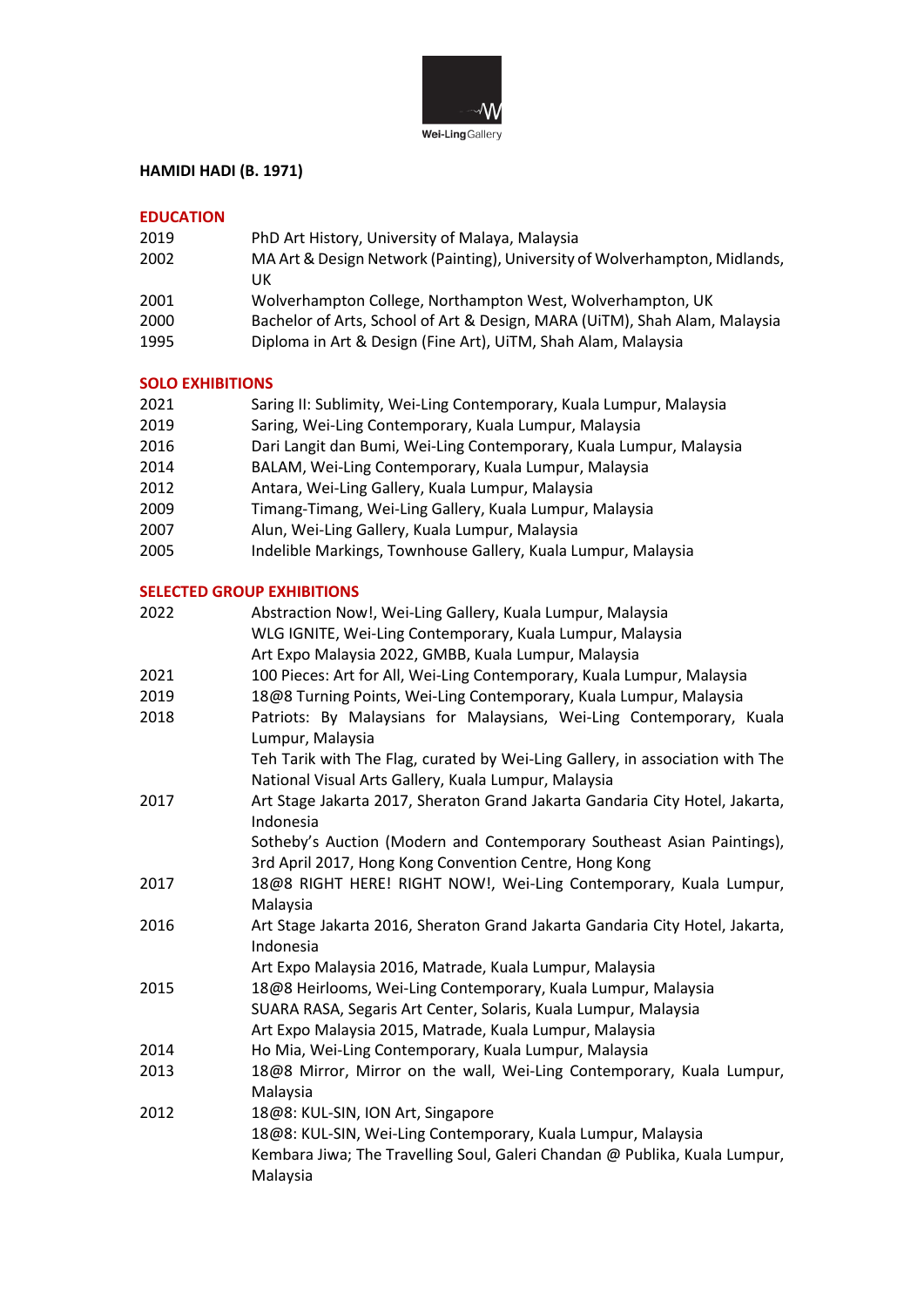

Wei-LingGallery

|      | Kembara Jiwa; The Travelling Soul, Selasar Sunaryo, Bandung Indonesia        |
|------|------------------------------------------------------------------------------|
|      | Kembara Jiwa; The Travelling Soul, Taman Budaya, Yogjakarta Indonesia        |
|      | Timeless, Wei-Ling Contemporary, Kuala Lumpur, Malaysia                      |
|      | Kami Respon, Galeri FSSR UiTM Perak, Perak, Malaysia                         |
|      | Transit-A4, House of Matahati, Kuala Lumpur, Malaysia                        |
| 2011 | THE 8th Asia Fiber Art (AFA 2011), Galeri UiTM Perak, Perak, Malaysia        |
|      | 1Malaysia Art Festival 2011, KL Convention Centre, Kuala Lumpur              |
|      | Malaysian Rice Plates Project, Wei-Ling Gallery and Ministry of Tourism, KL  |
|      | Convention Centre, Kuala Lumpur, Malaysia                                    |
| 2010 | Absolut 18@8, Wei-Ling Contemporary, Kuala Lumpur, Malaysia                  |
|      | Matahati & Friends, House of Matahati, Kuala Lumpur, Malaysia                |
|      | Celebrate Malaysia, Petronas Gallery, Kuala Lumpur, Malaysia                 |
|      | Malaysia Artists: NEW OBJECT(IONS), Petronas Gallery, Kuala Lumpur,          |
|      |                                                                              |
|      | Malaysia                                                                     |
| 2009 | The 24th Asian International Art Exhibition, Balai Seni Lukis, Kuala Lumpur, |
|      | Malaysia                                                                     |
| 2008 | Mind, Body & Soul III, Wei-Ling Gallery, Kuala Lumpur, Malaysia              |
|      | Treasure Box, Wei-Ling Gallery, Kuala Lumpur, Malaysia                       |
|      | Art Triangle Malaysia-Philippines-Indonesia, Soka Gakkai, Kuala Lumpur       |
|      | TENGGARA - Recent Paintings from Malaysia, Indonesia & Philippines, Novas    |
|      | Gallery, Liverpool, United Kingdom                                           |
|      | The 23rd Asian International Art Exhibition, University Art Museum           |
|      | Guangzhou, China                                                             |
|      | Heart to Heart - Asian International Art Show, YUGE Gallery, Guangzhou,      |
|      | China                                                                        |
| 2007 | The 9th International Seminar & Art Exhibition, Srinakharinwirot University, |
|      | Bangkok, Thailand                                                            |
|      | The Force of Nature, Darling Muse Gallery, Kuala Lumpur, Malaysia            |
|      | Kami III, Museum Negeri Pulau Penang, Malaysia                               |
| 2006 | 18@8: Kuala Lumpur - Karachi, The Amin Gulgee Gallery, Karachi, Pakistan, in |
|      | collaboration with Wei-Ling Gallery, Kuala Lumpur, Malaysia                  |
|      | Malaysia - Poland Art Exchange Workshop, UiTM Shah Alam Gallery, Malaysia    |
| 2005 | Malaysia - Japan Art Exchange Workshop, Gallery Seni, UiTM Perak, Malaysia   |
| 2004 | Kami II, Shah Alam Gallery, Malaysia                                         |
|      | Imajan, Taman Warisan Gallery, Malaysia                                      |
| 2003 | 3 Men & A Woman, Shah Alam Gallery & Pelita Hati Gallery, Malaysia           |
| 2002 | MA Show, University of Wolverhampton, Midlands, UK                           |
| 2000 | Philip Morris ASEAN Art Exhibition, National Art Gallery, Singapore          |
|      | Philip Morris ASEAN Art Exhibition, National Art Gallery, Malaysia           |
| 1999 | Malam Puisi, KOSOVO, Dewan Bandaraya, Ipoh, Perak, Malaysia                  |
|      | Pekan Seni Ipoh IV, Dewan Bandaran, Ipoh, Perak, Malaysia                    |
|      | Shah Alam Open Art Exhibition, Shah Alam Gallery, Malaysia                   |
| 1998 | Pekan Seni Ipoh III, Dewan Bandaran, Ipoh, Malaysia                          |
| 1997 | Malaysian Drawing, National Art Gallery, Malaysia                            |
|      | Bakat Muda Sezaman, National Art Gallery, Malaysia                           |
| 1996 | Young Contemporaries, National Art Gallery, Malaysia                         |
|      | National Day Art Competition, National Art Gallery, Malaysia                 |
|      | Islamic Fibre Art, Pengucapan Islam Dalam Kesenian, Petronas Gallery,        |
|      | Malaysia                                                                     |